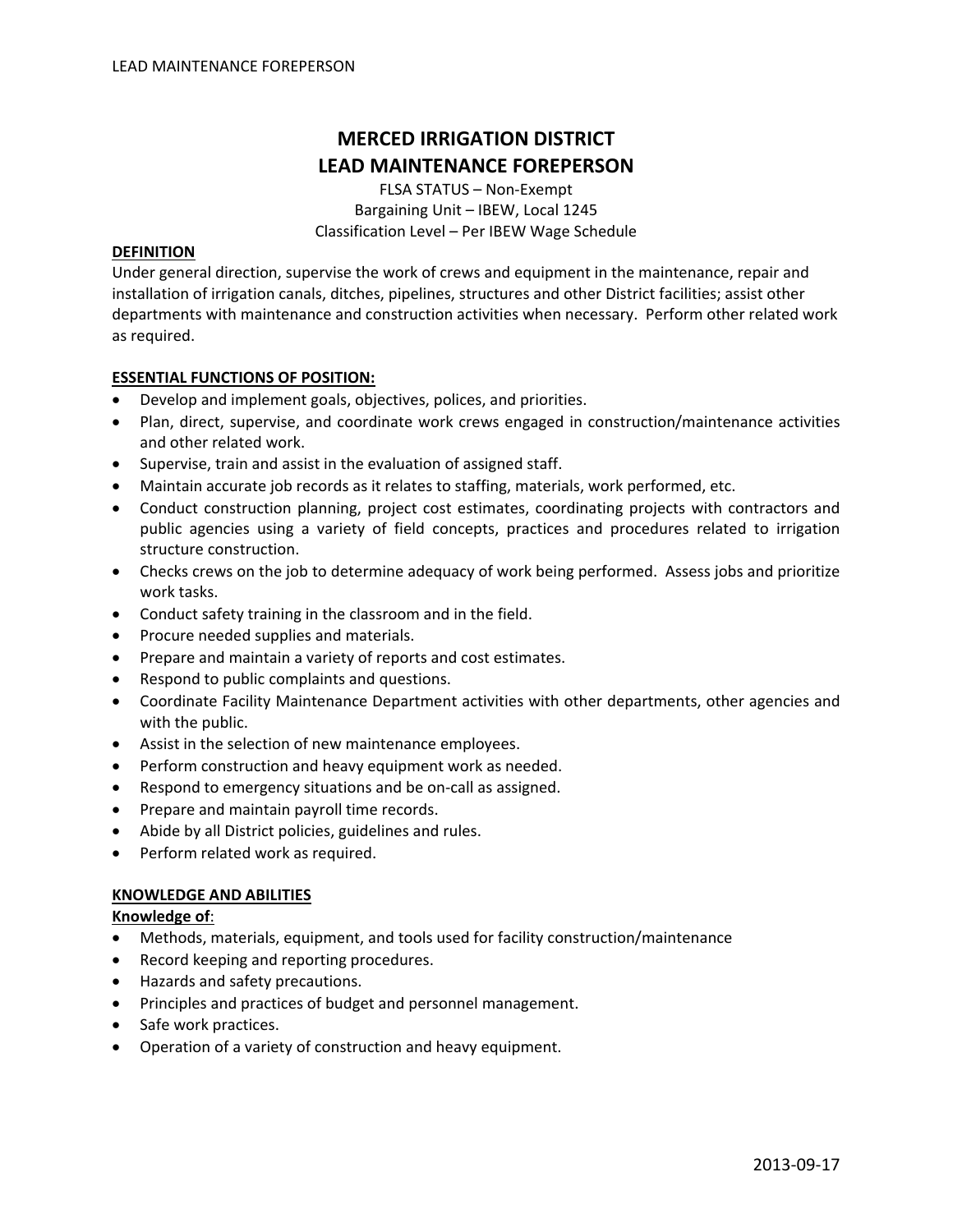## **Ability to:**

- Work without direct supervision.
- Maintain good relations with public and fellow employees.
- Understand regulations relative to the use of restricted and injurious materials.
- Work safely with hazardous materials.
- Operate Heavy construction equipment including Excavators, Gradalls, Dozers, Backhoes and Heavy Trucks.
- Work with various computer software, including Microsoft Office Suite and the District's work order system.
- Set up and maintain record keeping systems.
- Plan and schedule work.
- Supervise the work of others.
- Make estimates of material and labor needs.
- Communicate clearly and concisely, orally and in writing.

## **SPECIAL REQUIREMENTS**

- Possession of an appropriate valid California Driver's License
- A Department of Motor Vehicles "Driver Record Information" print‐out will be required at time of hire. Must be enrolled in District's DMV pull-notice program.
- Must have a Class A drivers License

## **MINIMUM QUALIFICATIONS**

#### **Education**:

Any combination of education and experience equivalent to the completion of two (2) years of college is desired though not required.

## **Experience**:

Five (5) years' experience in construction/maintenance work or related field, and some supervisory experience.

Two (2) years experience in the operation of motorized heavy equipment operation.

## **TYPICAL PHYSICAL DEMANDS:**

The physical and mental demands of this position are described below. Reasonable accommodations may be made to enable individuals with disabilities to perform the essential functions:

- Travels regularly by vehicle in inspecting District facilities and conducting field operations.
- Works in an outdoor environment.
- Stoops, kneels, crouches, crawls and climbs as required during performance of duties.
- Communicates orally with District management, co-workers and the public in face-to-face, one-onone and group settings.
- Regularly uses a telephone and radio for communication.
- Uses office equipment such as computer terminals, copiers and FAX machines.
- Walks on uneven terrain, outdoors in all weather conditions.
- Hearing and vision within normal ranges.